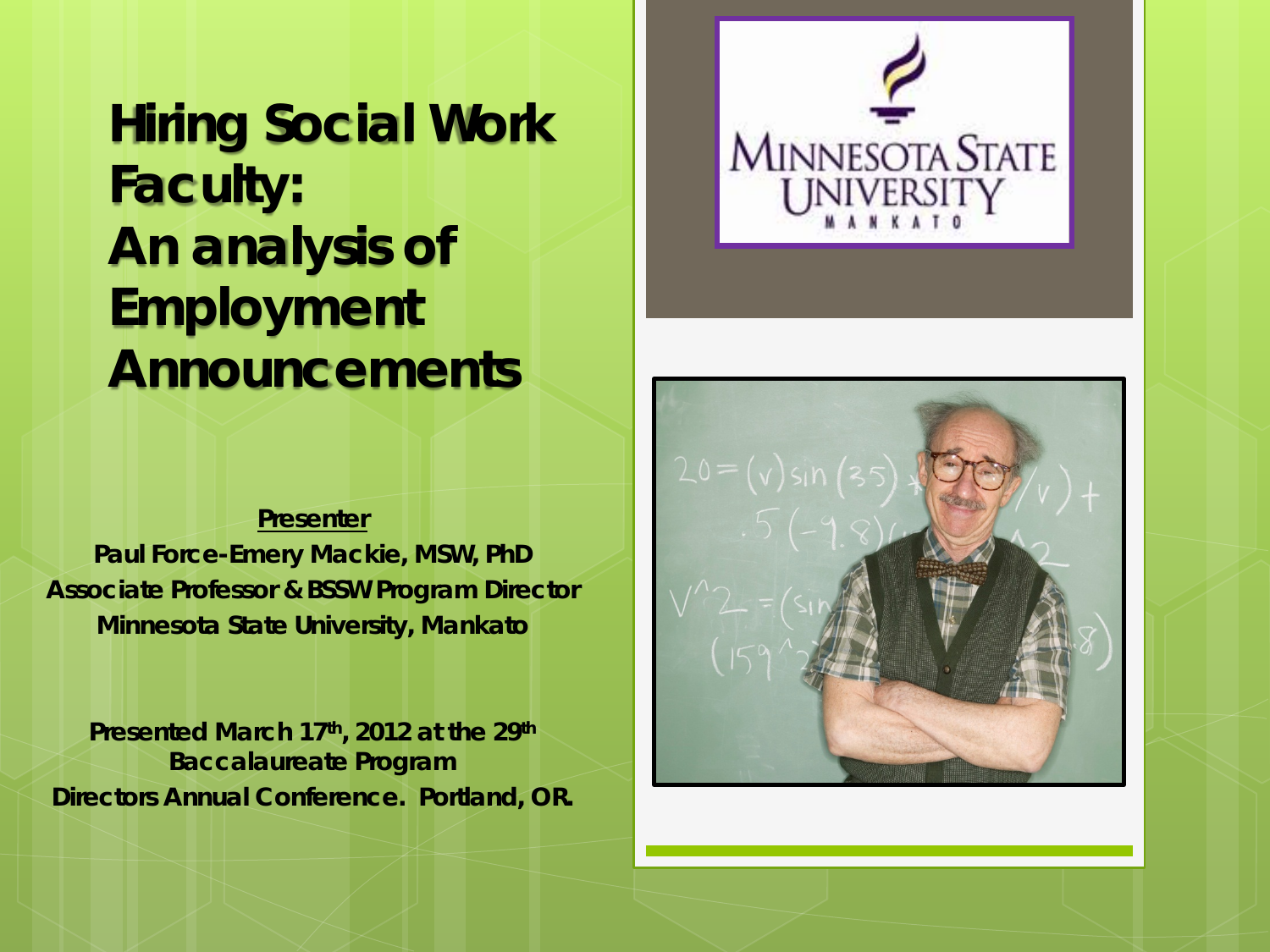# **Introduction**

- o In 2006, Anastas published paper investigating employment opportunities in SOWK education. Data collected 2001-2002.
- When Anastas conducted study, EPAS 2001 was relatively new & most programs would have been accredited or reaffirmed under EPAS 1994.
- **o** Now a decade later, question revisited again. This paper focused on hiring data collected 2010-2011. Today, EPAS 2008 in effect.
- **o** This paper focuses on changes to EPAS regarding hiring SOWK faculty. Between rural/urban locations, research/non-research institutions, and workload expectations.
- **o** In short, what are different types of programs/colleges looking for in SOWK faculty?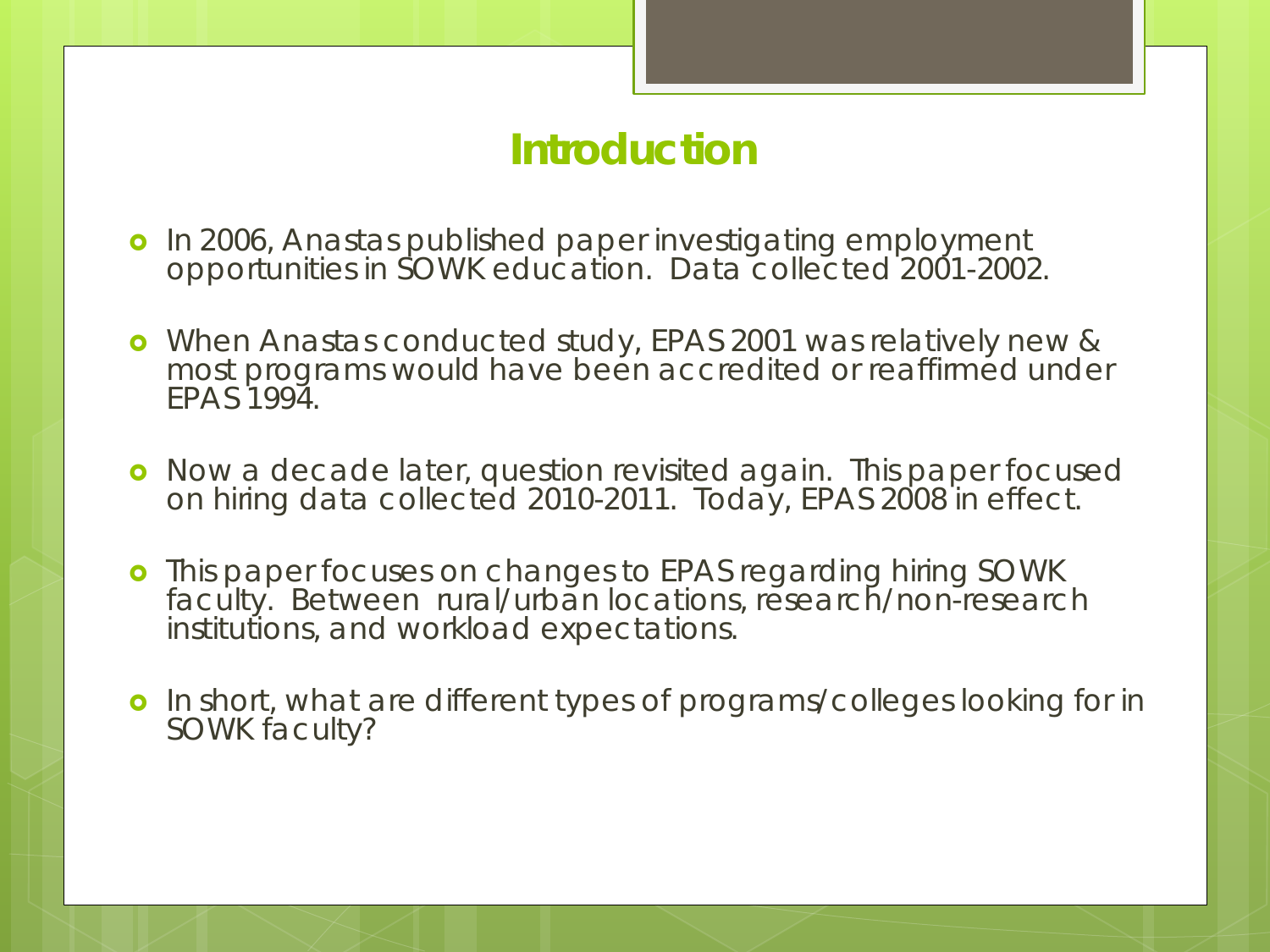# **Literature Review: Quick Stats**

February 2011:

- 471 accredited BSW programs
- ▶ 24 BSW programs in candidacy
- ▶ 208 accredited MSW programs
- ▶ 18 MSW programs in candidacy
- Additionally, GADE reported 71 SOWK doctoral programs.

In 2000:

- 313 accredited BSW programs
- ▶ 139 accredited MSW programs
- ▶ 67 doctoral programs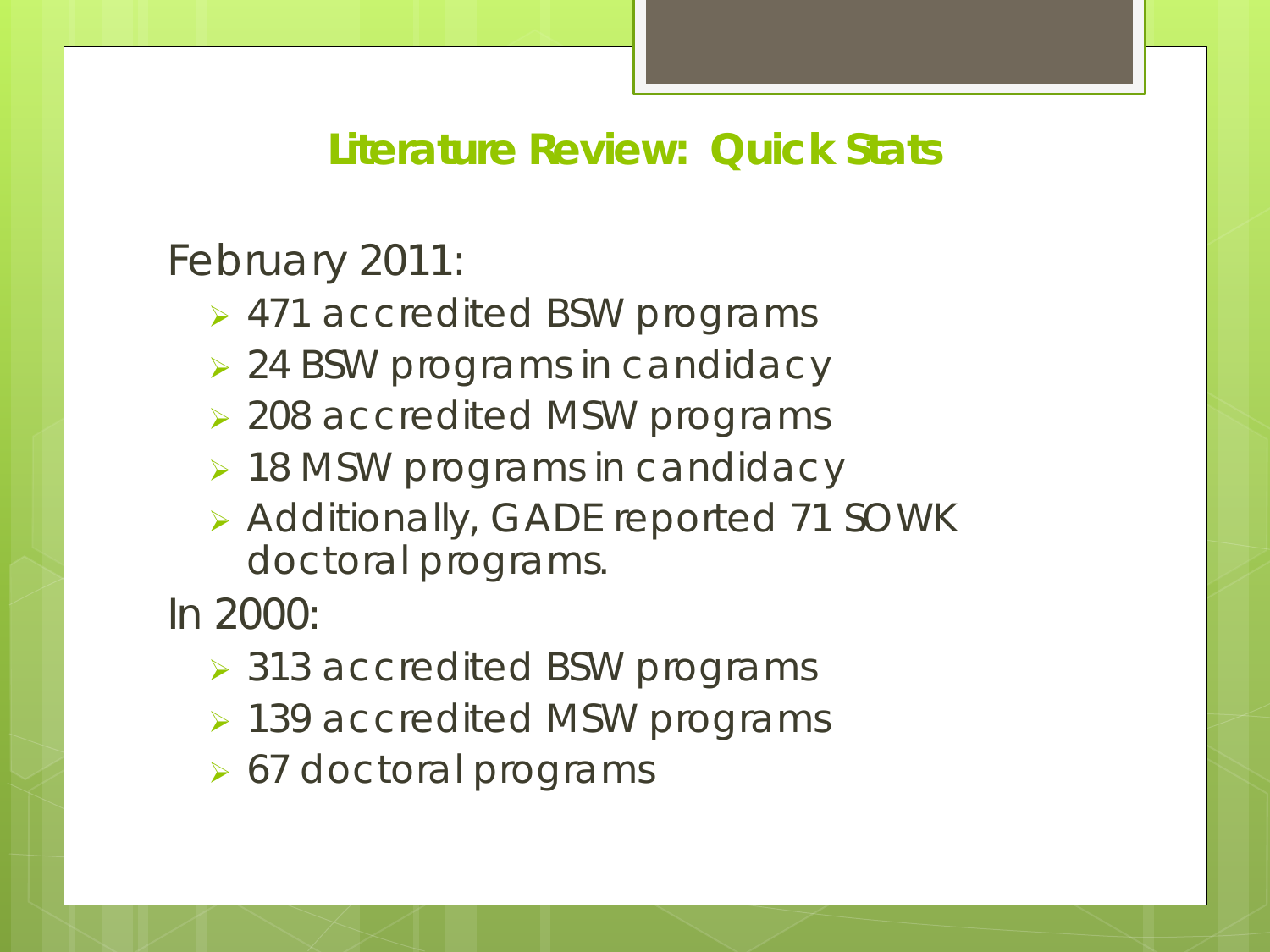### **Literature Review: Quick Stats**

Across 1 decade, about 33% increase in number of BSW and MSW programs in US, but only 5.7% increase in number of SOWK doctoral programs.

Anastas (2006) reported stable number of SOWK doctoral graduates between 1990 – 2001 of 258 annually.

Today, SOWK doctoral graduates = about 320-340 annually, but only about half enter academic positions  $(160 - 180)$ .

This research identified 304 open SOWK faculty positions in 2010-2011 academic year.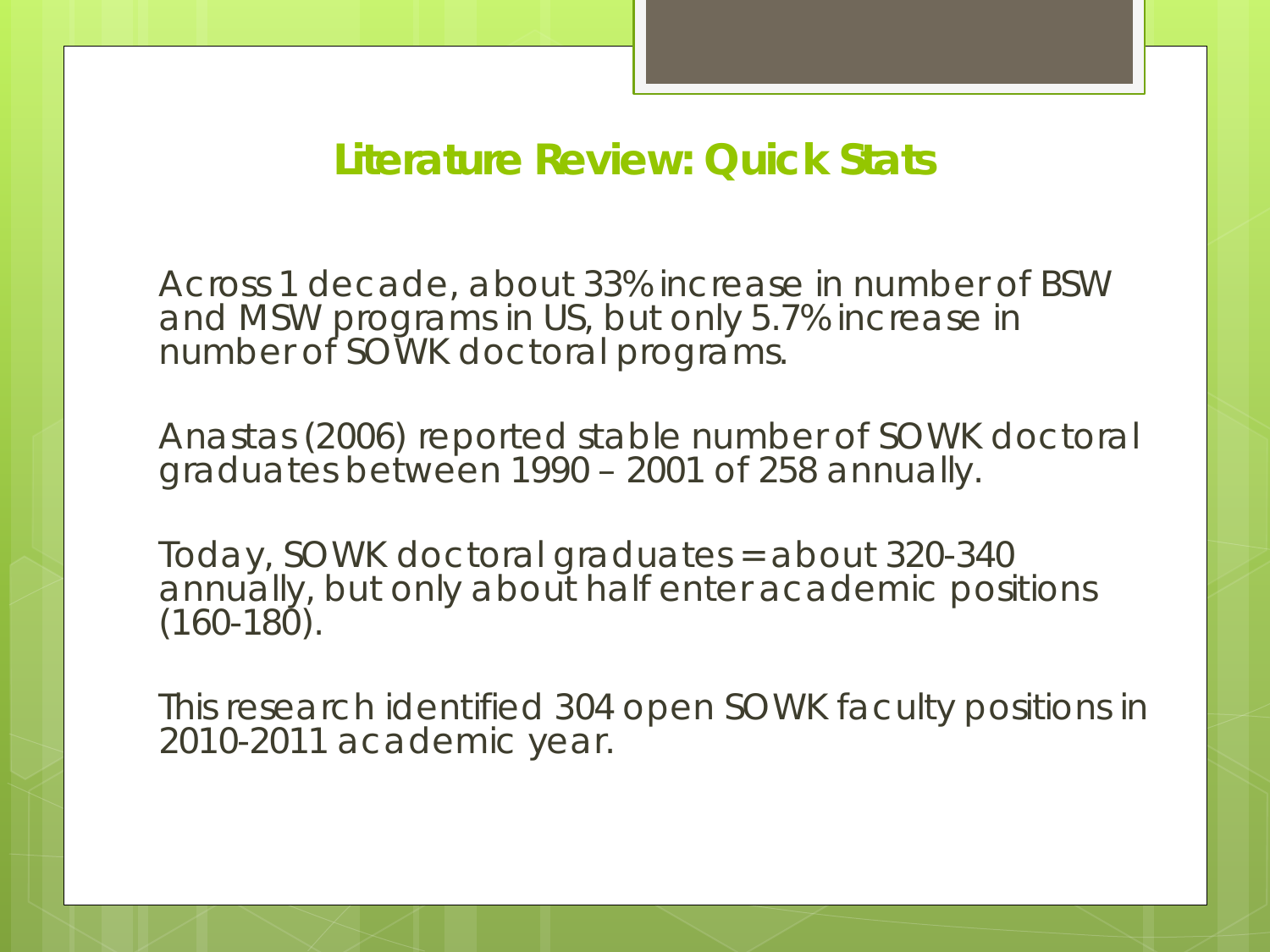## **Literature Review: Loosening EPAS Expectations**

#### Johnson & Munch (2010):

- **EPAS 1994**: Mandated under ES 4.2 that those teaching SOWK practice courses hold MSW **AND** have the equivalent of 2 or more years full-time, post MSW degree experience in professional SOWK practice.
- **EPAS 2001**: ES 4.3 required MSW **AND** equivalent of 2 or more years SOWK experience at *BSW* or *MSW* level to teach practice courses.
- **EPAS 2008**: ES 3.3.1 required MSW and "at least 2 years of social work practice experience" to teach practice courses.

EPAS requirements for practice experience has loosened over time.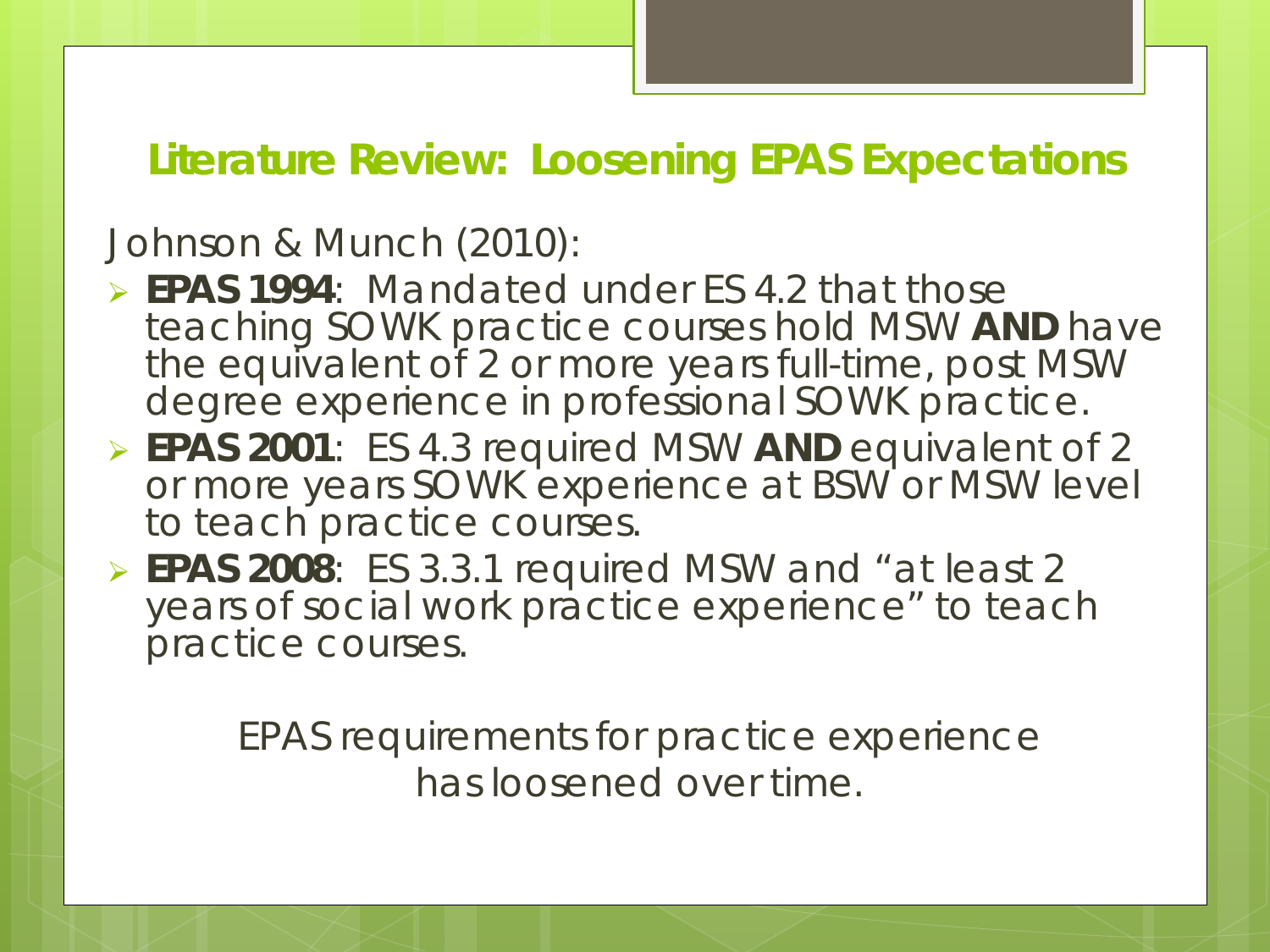# **This Study…**

This study examined an 11-month national sample of SOWK faculty position advertisements to determine the number of jobs available, characteristics institutions seek in faculty members, and qualifications sought.

The findings also include variables such as how many years of practice experience do SOWK programs require as well as degrees required, and breaks down these variables by rural/urban locations, doctoral/non-doctoral conferring institutions, and public/private institutions to seek discreet differences between groups.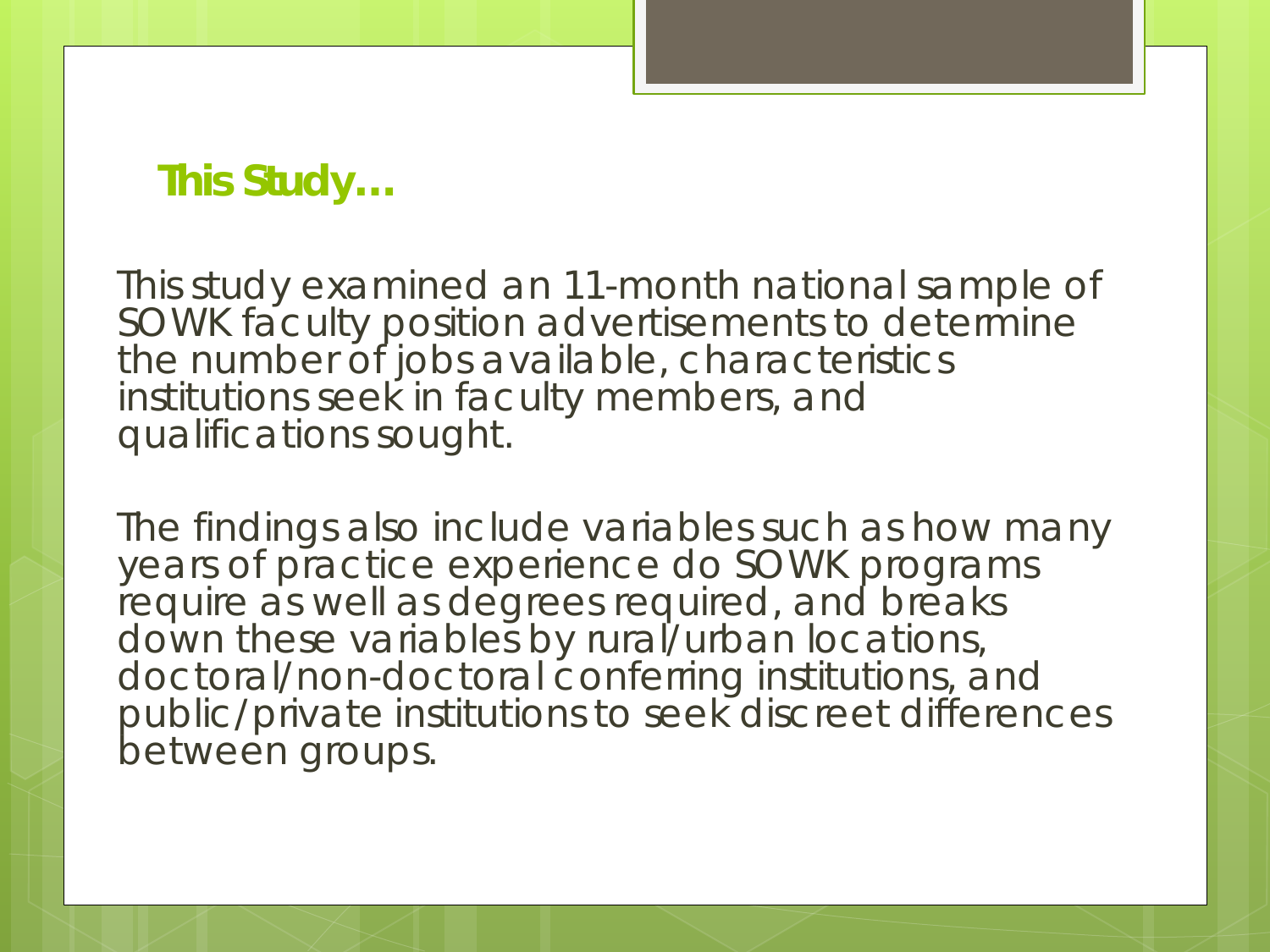### Method

- **o** Using only publicly accessible faculty recruitment websites, SOWK positions were analyzed.
	- **o** CSWE employment site:  $n = 115$  (37.8%)
	- Higheredjobs.com: *n* = 88 (28.9%)
	- GADE jobs site: *n* = 38 (12.5%)
	- BPD Listserv: *n* = 26 (8.5%)
	- Chronicle of Higher Ed jobs site: *n* = 21 (7%)
	- **o** SSWR jobs site:  $n = 16 (5.2%)$  **N = 304**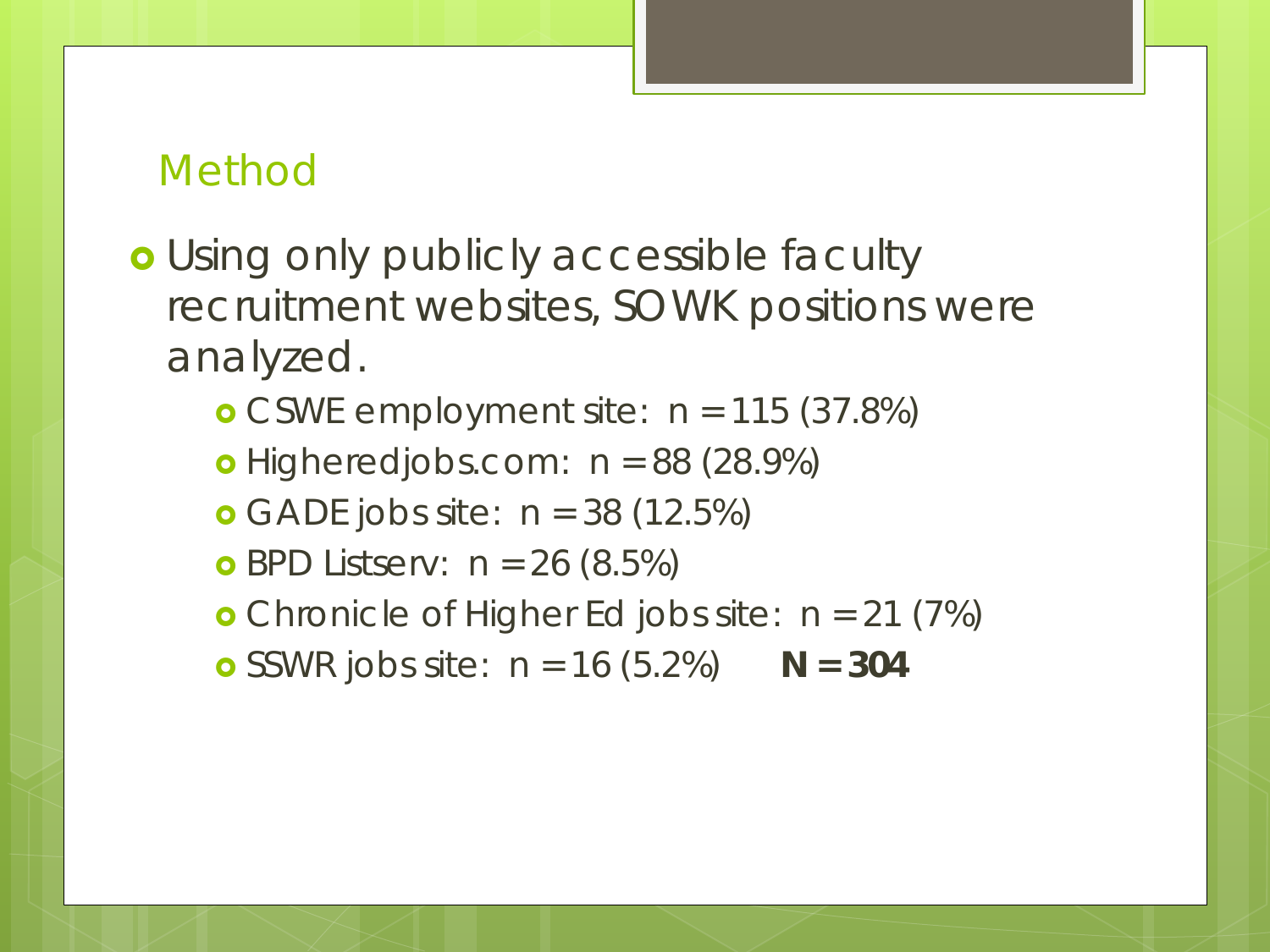### Methods, continued

Employment advertisements reviewed for fit by author. Inclusion followed Anastas (2006) work and as follows:

- **•** Must be for faculty position in accredited or candidacy SOWK program,
- Primary duty to serve as academic faculty (Assistant, Associate, Full, temporary/adjunct included BSW/MSW Program Directors and Field Directors. Administrative positions (Chairs, Deans, etc) NOT included. Included tenure and non-tenure earning positions.
- **o** Data collected for positions posted between June 1, 2010 & May 1, 2011 for positions advertised to begin during 2011-2012 academic year.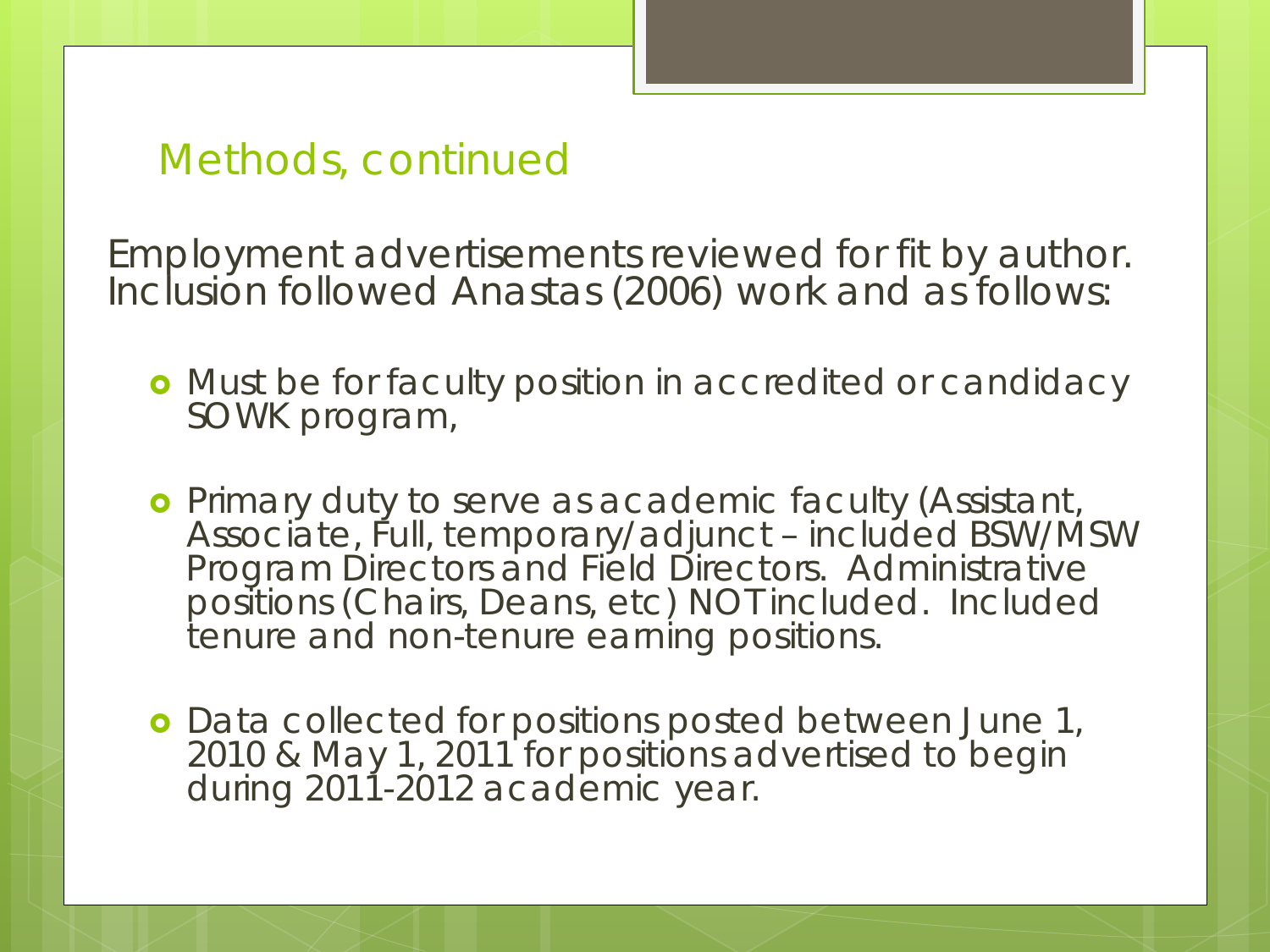# Research Questions

- 1. What are the general characteristics of current SOWK employment opportunities?
- 2. Do differences exist in SOWK faculty employment announcements between public & private institutions?
- 3. Do differences exist in SOWK faculty employment announcements between doctoral conferring and non-doctoral conferring institutions?
- 4. Do differences exist in SOWK faculty employment announcements between rural- and urban-located institutions?
- 5. Do employment announcements conform to CSWE's 2008 EPAS expectations for hiring SOWK faculty?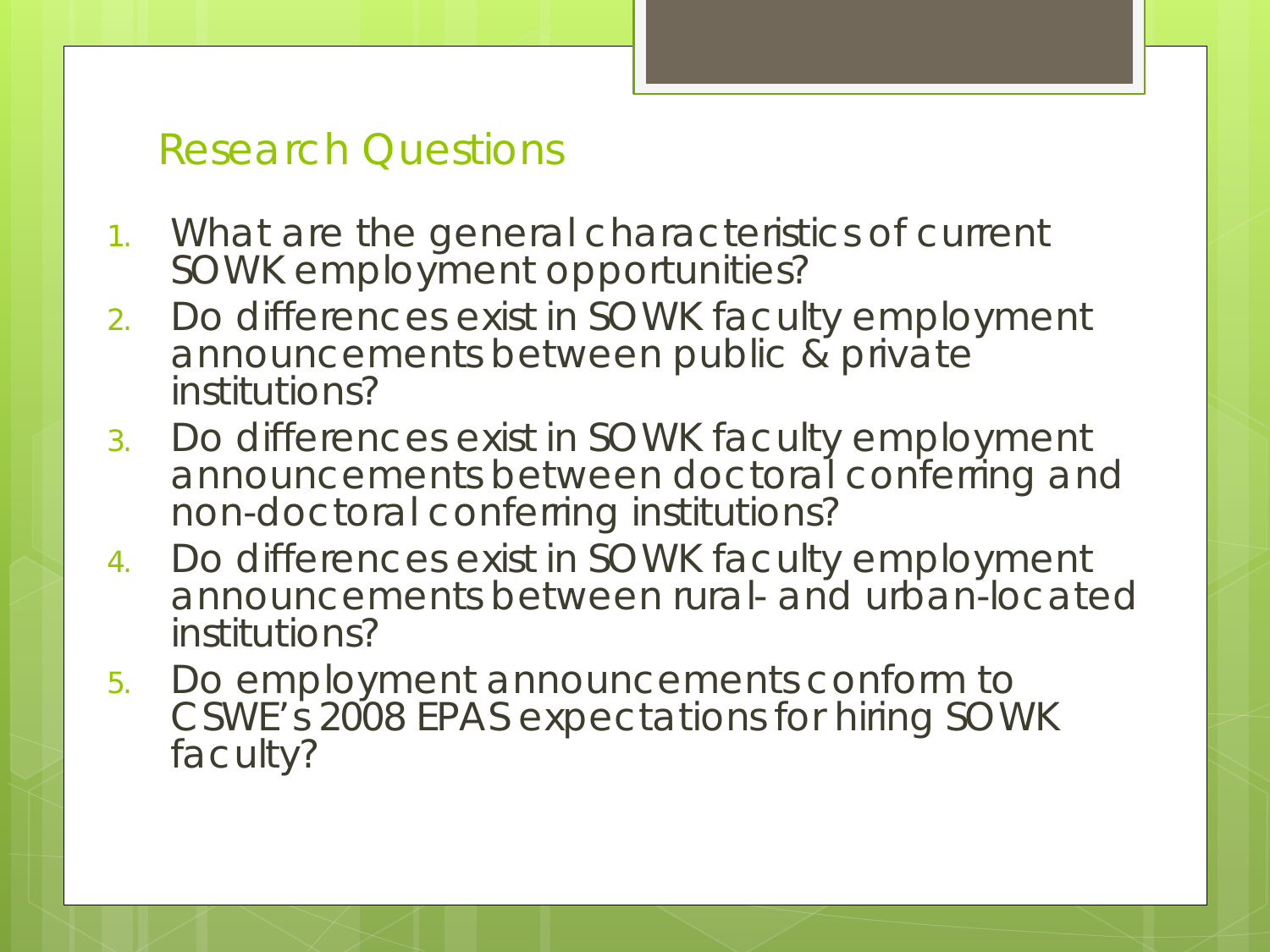# Data Collection & Analysis

Advertisements coded & numbered. Information included:

- $\triangleright$  Name of institution
- **▶ Geographic location**
- $\triangleright$  Primary level of position (asst, assoc, full, temporary, open rank, etc)
- **> Carnegie classification**
- > Type of institution (public/private)
- **>** Degree(s) required
- ▶ Years of practice experience required
- Other requirements for position were coded "identified" or "not identified" (e.g., evidence of teaching, research, external funding, field/student advising, curriculum development, service).

Data analyzed using SPSS. Differences sought between degree requirements, post-MSW practice, professional experiences sought, rural/urban institutions.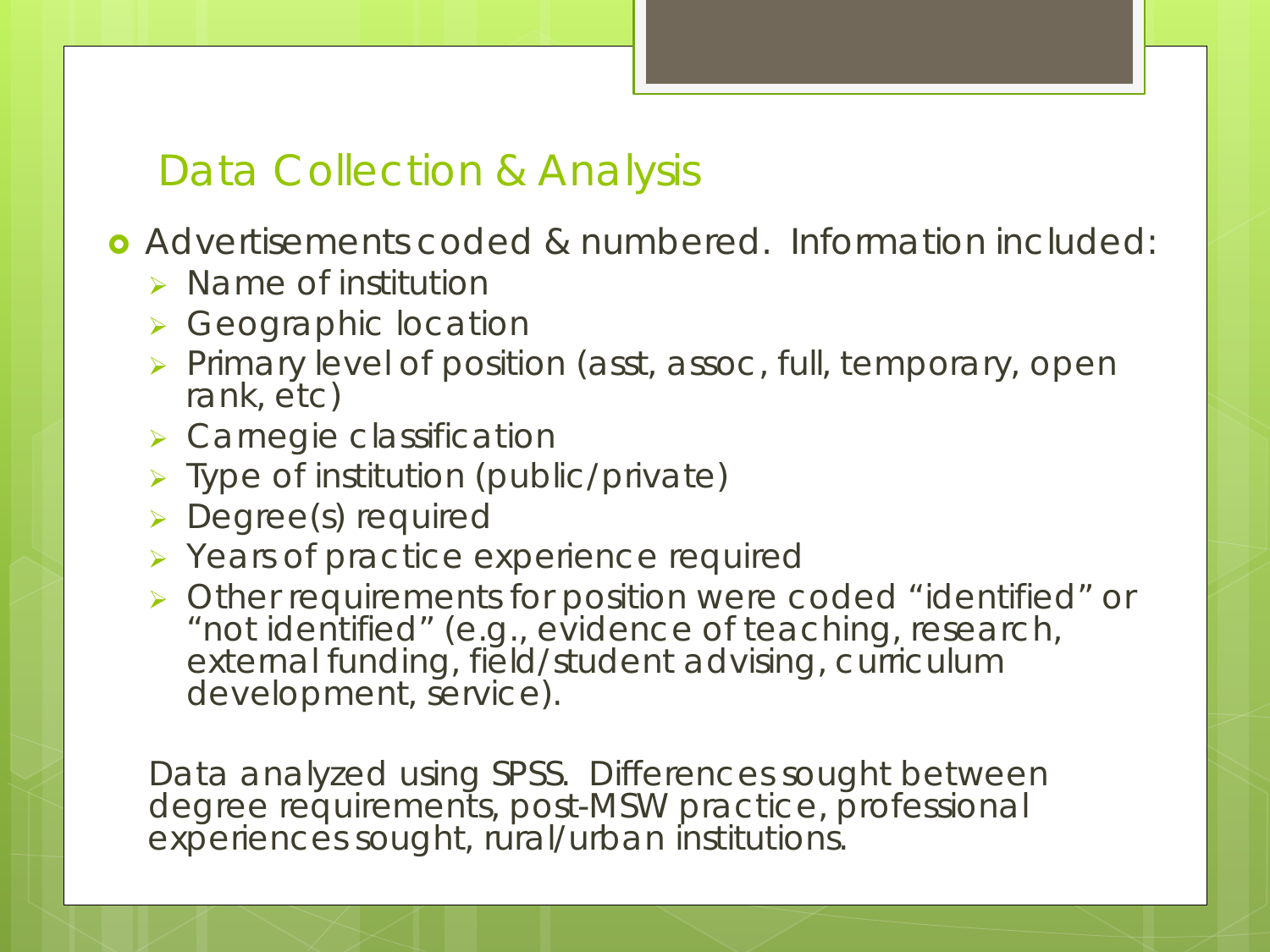# Results: General Characteristics

| <b>Sources of Data</b>                     | $\boldsymbol{n}$ | $\%$ |  |  |  |  |  |
|--------------------------------------------|------------------|------|--|--|--|--|--|
| CSWE jobs                                  | 115              | 37.8 |  |  |  |  |  |
| Higheredjobs.com                           | 88               | 28.9 |  |  |  |  |  |
| <b>GADE</b> jobs                           | 38               | 12.5 |  |  |  |  |  |
| <b>BPD</b> listserv                        | 26               | 8.5  |  |  |  |  |  |
| Chronicle of Higher Ed jobs                | 21               | 7.0  |  |  |  |  |  |
| SSWR jobs                                  | 16               | 5.2  |  |  |  |  |  |
| <b>Position Rank</b>                       | $\boldsymbol{n}$ | $\%$ |  |  |  |  |  |
| Non-tenure track/temporary                 | 32               | 10.9 |  |  |  |  |  |
| Assistant professor only                   | 124              | 40.8 |  |  |  |  |  |
| Associate professor only                   | 13               | 4.4  |  |  |  |  |  |
| Assistant or Associate professor           | 66               | 22.4 |  |  |  |  |  |
| Open (assistant, associate, full)          | 51               | 17.3 |  |  |  |  |  |
| Full professor only                        | $\overline{4}$   | 1.4  |  |  |  |  |  |
| <b>Institution Auspice</b>                 |                  |      |  |  |  |  |  |
| Public                                     | 218              | 71.7 |  |  |  |  |  |
| Private                                    | 86               | 28.3 |  |  |  |  |  |
| Geographic Location                        |                  |      |  |  |  |  |  |
| Rural                                      | 62               | 20.4 |  |  |  |  |  |
| Urban                                      | 242              | 79.6 |  |  |  |  |  |
| Geographic Region                          |                  |      |  |  |  |  |  |
| New England                                | 21               | 6.9  |  |  |  |  |  |
| Middle Atlantic                            | 43               | 14.1 |  |  |  |  |  |
| South Atlantic                             | 51               | 16.8 |  |  |  |  |  |
| <b>South Central</b>                       | 53               | 14.4 |  |  |  |  |  |
| <b>North Central</b>                       | 87               | 28.6 |  |  |  |  |  |
| Mountain                                   | 23               | 7.6  |  |  |  |  |  |
| Pacific                                    | 26               | 8.6  |  |  |  |  |  |
| <b>Institution Carnegie Classification</b> |                  |      |  |  |  |  |  |
| Doctoral                                   | 152              | 50.0 |  |  |  |  |  |
| Comprehensive/Masters                      | 141              | 46.4 |  |  |  |  |  |
| Liberal Arts/Bachelors                     | 11               | 3.6  |  |  |  |  |  |
| Primary Program Level for Position         |                  |      |  |  |  |  |  |
| <b>BSW</b> only                            | 87               | 27.2 |  |  |  |  |  |
| MSW only                                   | 34               | 11.3 |  |  |  |  |  |
| BSW/MSW (joint program)                    | 109              | 36.1 |  |  |  |  |  |
| MSW/Doctorate                              | 15               | 5.0  |  |  |  |  |  |
| <b>BSW/MSW/Doctorate</b>                   | 59               | 19.5 |  |  |  |  |  |

*Note: N* values for specific variables differ based on missing data.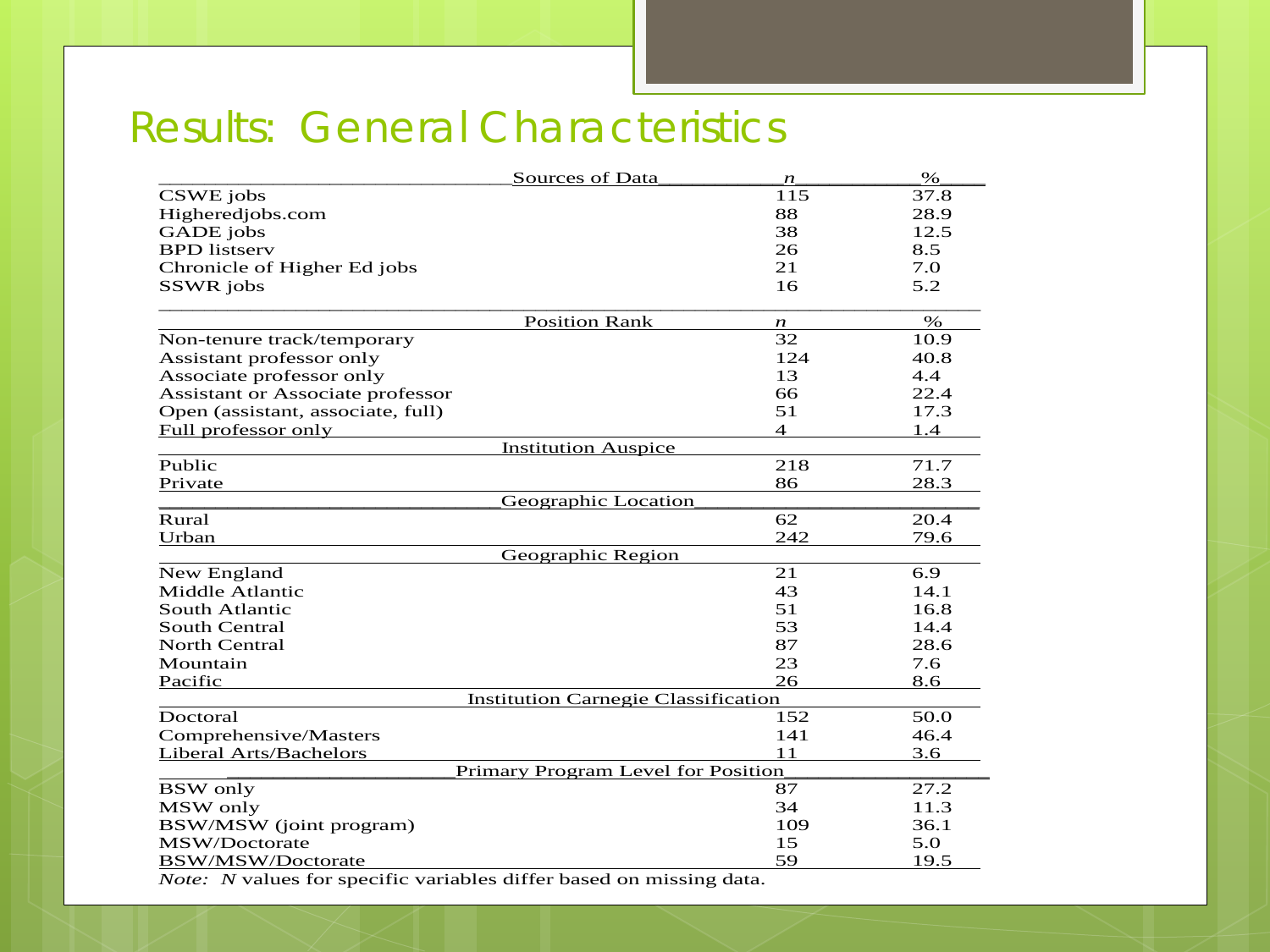## Results: differences between public/private institutions

| (% )<br>(% )<br>(% )<br>MSW degree required<br>$\mathbf n$<br>$\mathbf n$<br>n<br>179<br>NS<br>Yes<br>71 (82.5)<br>250<br>(82.4)<br>(82.5)<br>$\overline{N}$<br>38<br>53<br>(17.6)<br>15(17.5)<br>(17.5)<br>>2 years post MSW<br>practice experience required<br>Yes<br>142<br>(65.4)<br>55 (63.9)<br>197<br>(65.0)<br>NS<br>$\overline{N}$<br>75<br>(34.6)<br>31 (36.1)<br>106<br>(35.0)<br>Doctoral degree required<br>Yes<br>154 (70.9)<br>56<br>(65.1)<br>210 (69.3)<br>NS<br>No<br>30(34.9)<br>93(30.7)<br>63<br>(29.1)<br><b>Experience sought</b><br>Evidence of teaching<br>Identified<br>73<br>(33.6)<br>22(25.5)<br>(31.3)<br>NS<br>95<br>Not identified<br>144 (66.4)<br>64 (74.5)<br>208 (68.7)<br>Evidence of research<br>Identified<br>12 (13.9)<br>66 (21.7)<br>54<br>(24.8)<br>$4.32*$<br>237 (78.3)<br>Not identified<br>163 (75.2)<br>74 (86.1)<br>Evidence of external<br>funding<br>Identified<br>37<br>(17.0)<br>5(5.8)<br>42<br>(13.8)<br>$6.52**$<br>180 (83.0)<br>81 (94.2)<br>261 (86.2)<br>Not identified<br>Other responsibilities<br>Field advising<br>Identified<br>35<br>(16.1)<br>21 (24.4)<br>NS<br>56<br>(18.4)<br>Not identified<br>(83.9)<br>65 (75.6)<br>247<br>(81.6)<br>182<br>Student advising<br>Identified<br>102(47.0)<br>37 (43.0)<br>139<br>(45.8)<br>NS<br>Not identified<br>115 (53.0)<br>49 (57.0)<br>164<br>(54.2)<br>Curriculum development<br>Identified<br>47<br>(21.6)<br>13(15.1)<br>60<br>(19.8)<br>NS<br>73 (84.9)<br>243<br>Not identified<br>(78.4)<br>(80.2)<br>170<br>Service<br>Identified<br>$4.09**$<br>136<br>(62.6)<br>43 (50.0)<br>179<br>(59.0)<br>(37.4)<br>43 (50.0)<br>124<br>Not identified<br>81<br>(41.0) |  | Public | Private | Total | $\chi^2(1)$ |
|-----------------------------------------------------------------------------------------------------------------------------------------------------------------------------------------------------------------------------------------------------------------------------------------------------------------------------------------------------------------------------------------------------------------------------------------------------------------------------------------------------------------------------------------------------------------------------------------------------------------------------------------------------------------------------------------------------------------------------------------------------------------------------------------------------------------------------------------------------------------------------------------------------------------------------------------------------------------------------------------------------------------------------------------------------------------------------------------------------------------------------------------------------------------------------------------------------------------------------------------------------------------------------------------------------------------------------------------------------------------------------------------------------------------------------------------------------------------------------------------------------------------------------------------------------------------------------------------------------------------------------------------------------------------------------------|--|--------|---------|-------|-------------|
|                                                                                                                                                                                                                                                                                                                                                                                                                                                                                                                                                                                                                                                                                                                                                                                                                                                                                                                                                                                                                                                                                                                                                                                                                                                                                                                                                                                                                                                                                                                                                                                                                                                                                   |  |        |         |       |             |
|                                                                                                                                                                                                                                                                                                                                                                                                                                                                                                                                                                                                                                                                                                                                                                                                                                                                                                                                                                                                                                                                                                                                                                                                                                                                                                                                                                                                                                                                                                                                                                                                                                                                                   |  |        |         |       |             |
|                                                                                                                                                                                                                                                                                                                                                                                                                                                                                                                                                                                                                                                                                                                                                                                                                                                                                                                                                                                                                                                                                                                                                                                                                                                                                                                                                                                                                                                                                                                                                                                                                                                                                   |  |        |         |       |             |
|                                                                                                                                                                                                                                                                                                                                                                                                                                                                                                                                                                                                                                                                                                                                                                                                                                                                                                                                                                                                                                                                                                                                                                                                                                                                                                                                                                                                                                                                                                                                                                                                                                                                                   |  |        |         |       |             |
|                                                                                                                                                                                                                                                                                                                                                                                                                                                                                                                                                                                                                                                                                                                                                                                                                                                                                                                                                                                                                                                                                                                                                                                                                                                                                                                                                                                                                                                                                                                                                                                                                                                                                   |  |        |         |       |             |
|                                                                                                                                                                                                                                                                                                                                                                                                                                                                                                                                                                                                                                                                                                                                                                                                                                                                                                                                                                                                                                                                                                                                                                                                                                                                                                                                                                                                                                                                                                                                                                                                                                                                                   |  |        |         |       |             |
|                                                                                                                                                                                                                                                                                                                                                                                                                                                                                                                                                                                                                                                                                                                                                                                                                                                                                                                                                                                                                                                                                                                                                                                                                                                                                                                                                                                                                                                                                                                                                                                                                                                                                   |  |        |         |       |             |
|                                                                                                                                                                                                                                                                                                                                                                                                                                                                                                                                                                                                                                                                                                                                                                                                                                                                                                                                                                                                                                                                                                                                                                                                                                                                                                                                                                                                                                                                                                                                                                                                                                                                                   |  |        |         |       |             |
|                                                                                                                                                                                                                                                                                                                                                                                                                                                                                                                                                                                                                                                                                                                                                                                                                                                                                                                                                                                                                                                                                                                                                                                                                                                                                                                                                                                                                                                                                                                                                                                                                                                                                   |  |        |         |       |             |
|                                                                                                                                                                                                                                                                                                                                                                                                                                                                                                                                                                                                                                                                                                                                                                                                                                                                                                                                                                                                                                                                                                                                                                                                                                                                                                                                                                                                                                                                                                                                                                                                                                                                                   |  |        |         |       |             |
|                                                                                                                                                                                                                                                                                                                                                                                                                                                                                                                                                                                                                                                                                                                                                                                                                                                                                                                                                                                                                                                                                                                                                                                                                                                                                                                                                                                                                                                                                                                                                                                                                                                                                   |  |        |         |       |             |
|                                                                                                                                                                                                                                                                                                                                                                                                                                                                                                                                                                                                                                                                                                                                                                                                                                                                                                                                                                                                                                                                                                                                                                                                                                                                                                                                                                                                                                                                                                                                                                                                                                                                                   |  |        |         |       |             |
|                                                                                                                                                                                                                                                                                                                                                                                                                                                                                                                                                                                                                                                                                                                                                                                                                                                                                                                                                                                                                                                                                                                                                                                                                                                                                                                                                                                                                                                                                                                                                                                                                                                                                   |  |        |         |       |             |
|                                                                                                                                                                                                                                                                                                                                                                                                                                                                                                                                                                                                                                                                                                                                                                                                                                                                                                                                                                                                                                                                                                                                                                                                                                                                                                                                                                                                                                                                                                                                                                                                                                                                                   |  |        |         |       |             |
|                                                                                                                                                                                                                                                                                                                                                                                                                                                                                                                                                                                                                                                                                                                                                                                                                                                                                                                                                                                                                                                                                                                                                                                                                                                                                                                                                                                                                                                                                                                                                                                                                                                                                   |  |        |         |       |             |
|                                                                                                                                                                                                                                                                                                                                                                                                                                                                                                                                                                                                                                                                                                                                                                                                                                                                                                                                                                                                                                                                                                                                                                                                                                                                                                                                                                                                                                                                                                                                                                                                                                                                                   |  |        |         |       |             |
|                                                                                                                                                                                                                                                                                                                                                                                                                                                                                                                                                                                                                                                                                                                                                                                                                                                                                                                                                                                                                                                                                                                                                                                                                                                                                                                                                                                                                                                                                                                                                                                                                                                                                   |  |        |         |       |             |
|                                                                                                                                                                                                                                                                                                                                                                                                                                                                                                                                                                                                                                                                                                                                                                                                                                                                                                                                                                                                                                                                                                                                                                                                                                                                                                                                                                                                                                                                                                                                                                                                                                                                                   |  |        |         |       |             |
|                                                                                                                                                                                                                                                                                                                                                                                                                                                                                                                                                                                                                                                                                                                                                                                                                                                                                                                                                                                                                                                                                                                                                                                                                                                                                                                                                                                                                                                                                                                                                                                                                                                                                   |  |        |         |       |             |
|                                                                                                                                                                                                                                                                                                                                                                                                                                                                                                                                                                                                                                                                                                                                                                                                                                                                                                                                                                                                                                                                                                                                                                                                                                                                                                                                                                                                                                                                                                                                                                                                                                                                                   |  |        |         |       |             |
|                                                                                                                                                                                                                                                                                                                                                                                                                                                                                                                                                                                                                                                                                                                                                                                                                                                                                                                                                                                                                                                                                                                                                                                                                                                                                                                                                                                                                                                                                                                                                                                                                                                                                   |  |        |         |       |             |
|                                                                                                                                                                                                                                                                                                                                                                                                                                                                                                                                                                                                                                                                                                                                                                                                                                                                                                                                                                                                                                                                                                                                                                                                                                                                                                                                                                                                                                                                                                                                                                                                                                                                                   |  |        |         |       |             |
|                                                                                                                                                                                                                                                                                                                                                                                                                                                                                                                                                                                                                                                                                                                                                                                                                                                                                                                                                                                                                                                                                                                                                                                                                                                                                                                                                                                                                                                                                                                                                                                                                                                                                   |  |        |         |       |             |
|                                                                                                                                                                                                                                                                                                                                                                                                                                                                                                                                                                                                                                                                                                                                                                                                                                                                                                                                                                                                                                                                                                                                                                                                                                                                                                                                                                                                                                                                                                                                                                                                                                                                                   |  |        |         |       |             |
|                                                                                                                                                                                                                                                                                                                                                                                                                                                                                                                                                                                                                                                                                                                                                                                                                                                                                                                                                                                                                                                                                                                                                                                                                                                                                                                                                                                                                                                                                                                                                                                                                                                                                   |  |        |         |       |             |
|                                                                                                                                                                                                                                                                                                                                                                                                                                                                                                                                                                                                                                                                                                                                                                                                                                                                                                                                                                                                                                                                                                                                                                                                                                                                                                                                                                                                                                                                                                                                                                                                                                                                                   |  |        |         |       |             |
|                                                                                                                                                                                                                                                                                                                                                                                                                                                                                                                                                                                                                                                                                                                                                                                                                                                                                                                                                                                                                                                                                                                                                                                                                                                                                                                                                                                                                                                                                                                                                                                                                                                                                   |  |        |         |       |             |
|                                                                                                                                                                                                                                                                                                                                                                                                                                                                                                                                                                                                                                                                                                                                                                                                                                                                                                                                                                                                                                                                                                                                                                                                                                                                                                                                                                                                                                                                                                                                                                                                                                                                                   |  |        |         |       |             |
|                                                                                                                                                                                                                                                                                                                                                                                                                                                                                                                                                                                                                                                                                                                                                                                                                                                                                                                                                                                                                                                                                                                                                                                                                                                                                                                                                                                                                                                                                                                                                                                                                                                                                   |  |        |         |       |             |
|                                                                                                                                                                                                                                                                                                                                                                                                                                                                                                                                                                                                                                                                                                                                                                                                                                                                                                                                                                                                                                                                                                                                                                                                                                                                                                                                                                                                                                                                                                                                                                                                                                                                                   |  |        |         |       |             |
|                                                                                                                                                                                                                                                                                                                                                                                                                                                                                                                                                                                                                                                                                                                                                                                                                                                                                                                                                                                                                                                                                                                                                                                                                                                                                                                                                                                                                                                                                                                                                                                                                                                                                   |  |        |         |       |             |
|                                                                                                                                                                                                                                                                                                                                                                                                                                                                                                                                                                                                                                                                                                                                                                                                                                                                                                                                                                                                                                                                                                                                                                                                                                                                                                                                                                                                                                                                                                                                                                                                                                                                                   |  |        |         |       |             |
|                                                                                                                                                                                                                                                                                                                                                                                                                                                                                                                                                                                                                                                                                                                                                                                                                                                                                                                                                                                                                                                                                                                                                                                                                                                                                                                                                                                                                                                                                                                                                                                                                                                                                   |  |        |         |       |             |
|                                                                                                                                                                                                                                                                                                                                                                                                                                                                                                                                                                                                                                                                                                                                                                                                                                                                                                                                                                                                                                                                                                                                                                                                                                                                                                                                                                                                                                                                                                                                                                                                                                                                                   |  |        |         |       |             |
|                                                                                                                                                                                                                                                                                                                                                                                                                                                                                                                                                                                                                                                                                                                                                                                                                                                                                                                                                                                                                                                                                                                                                                                                                                                                                                                                                                                                                                                                                                                                                                                                                                                                                   |  |        |         |       |             |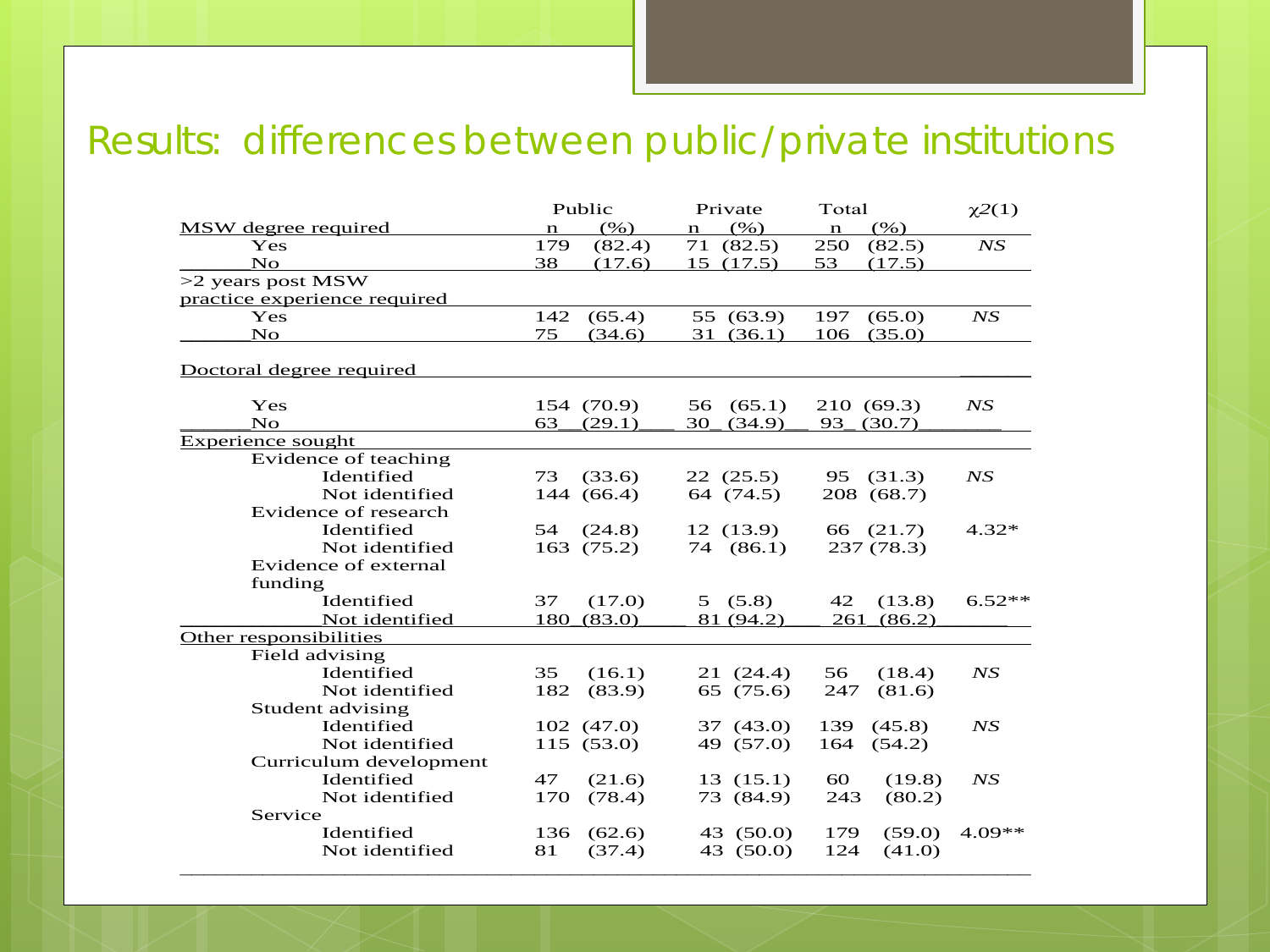### Results: Differences between research/non-research institutions

| Doctorate                    | Non-Doctorate<br>Total                                                                                                                                                                                                                                                         |                                                                                                                                                                | $\chi^2(1)$                                                 |
|------------------------------|--------------------------------------------------------------------------------------------------------------------------------------------------------------------------------------------------------------------------------------------------------------------------------|----------------------------------------------------------------------------------------------------------------------------------------------------------------|-------------------------------------------------------------|
|                              |                                                                                                                                                                                                                                                                                |                                                                                                                                                                |                                                             |
|                              |                                                                                                                                                                                                                                                                                |                                                                                                                                                                | $35.09***$                                                  |
|                              |                                                                                                                                                                                                                                                                                |                                                                                                                                                                |                                                             |
|                              |                                                                                                                                                                                                                                                                                |                                                                                                                                                                |                                                             |
|                              |                                                                                                                                                                                                                                                                                |                                                                                                                                                                |                                                             |
|                              |                                                                                                                                                                                                                                                                                |                                                                                                                                                                | 31.17***                                                    |
| 76                           | 30<br>(19.8)                                                                                                                                                                                                                                                                   | 106<br>(35.0)                                                                                                                                                  |                                                             |
|                              |                                                                                                                                                                                                                                                                                |                                                                                                                                                                |                                                             |
|                              |                                                                                                                                                                                                                                                                                |                                                                                                                                                                |                                                             |
| 121<br>(80.1)                | 89<br>(58.5)                                                                                                                                                                                                                                                                   | (69.3)<br>210                                                                                                                                                  | $16.58***$                                                  |
| 30<br>(19.9)                 | 63<br>(41.5)                                                                                                                                                                                                                                                                   | 93<br>(30.7)                                                                                                                                                   |                                                             |
|                              |                                                                                                                                                                                                                                                                                |                                                                                                                                                                |                                                             |
|                              |                                                                                                                                                                                                                                                                                |                                                                                                                                                                |                                                             |
| 46 (30.4)                    | 56<br>(36.8)                                                                                                                                                                                                                                                                   | 102<br>(33.6)                                                                                                                                                  | NS                                                          |
| 105(69.6)                    | 96<br>(63.2)                                                                                                                                                                                                                                                                   | 201<br>(66.4)                                                                                                                                                  |                                                             |
|                              |                                                                                                                                                                                                                                                                                |                                                                                                                                                                |                                                             |
| 52<br>(34.4)                 | 15<br>(9.8)                                                                                                                                                                                                                                                                    | 67<br>(22.1)                                                                                                                                                   | 26.55***                                                    |
| 99<br>(65.6)                 | 137<br>(90.2)                                                                                                                                                                                                                                                                  | 236<br>(77.9)                                                                                                                                                  |                                                             |
|                              |                                                                                                                                                                                                                                                                                |                                                                                                                                                                |                                                             |
|                              |                                                                                                                                                                                                                                                                                |                                                                                                                                                                |                                                             |
| 35(23.1)                     | 5<br>(3.2)                                                                                                                                                                                                                                                                     | 40<br>(13.2)                                                                                                                                                   | $26.15***$                                                  |
| 116(76.9)                    | 147 (96.8)                                                                                                                                                                                                                                                                     | 263<br>(86.8)                                                                                                                                                  |                                                             |
|                              |                                                                                                                                                                                                                                                                                |                                                                                                                                                                |                                                             |
|                              |                                                                                                                                                                                                                                                                                |                                                                                                                                                                |                                                             |
|                              | 33<br>(27.7)                                                                                                                                                                                                                                                                   | 56<br>(18.4)                                                                                                                                                   | NS                                                          |
|                              | 119 (72.3)                                                                                                                                                                                                                                                                     | 247<br>(81.6)                                                                                                                                                  |                                                             |
|                              |                                                                                                                                                                                                                                                                                |                                                                                                                                                                |                                                             |
| 52                           | 87 (57.2)                                                                                                                                                                                                                                                                      | 139<br>(45.8)                                                                                                                                                  | 15.86***                                                    |
| 99                           | 65 (42.8)                                                                                                                                                                                                                                                                      | 164<br>(54.2)                                                                                                                                                  |                                                             |
|                              |                                                                                                                                                                                                                                                                                |                                                                                                                                                                |                                                             |
| 22                           | 38<br>(25.0)                                                                                                                                                                                                                                                                   | 60<br>(19.8)                                                                                                                                                   | $5.19*$                                                     |
|                              | 114 (75.0)                                                                                                                                                                                                                                                                     | 243<br>(80.2)                                                                                                                                                  |                                                             |
|                              |                                                                                                                                                                                                                                                                                |                                                                                                                                                                |                                                             |
| 69                           | 110 (72.3)                                                                                                                                                                                                                                                                     | 179<br>(59.0)                                                                                                                                                  | 22.29 ***                                                   |
|                              | (27.7)<br>(54.4)<br>42                                                                                                                                                                                                                                                         | 124<br>(41.0)                                                                                                                                                  |                                                             |
| practice experience required | conferring<br>(% )<br>$\mathbf n$<br>105(69.5)<br>(30.5)<br>46<br>75<br>(49.6)<br>(50.4)<br>Evidence of teaching<br>Not identified<br>Evidence of research<br>Not identified<br>Not identified<br>Not identified<br>Not identified<br>Curriculum development<br>Not identified | conferring<br>(% )<br>$\mathbf n$<br>145 (95.3)<br>(4.7)<br>7<br>122<br>(80.2)<br>23(15.2)<br>128 (84.8)<br>(34.4)<br>(65.6)<br>(14.5)<br>129 (85.5)<br>(45.6) | (% )<br>n<br>250<br>(82.5)<br>53<br>(17.5)<br>197<br>(65.0) |

 $*_{p}$  < .05, \*\*\**p* < .001, *NS* = Not Significant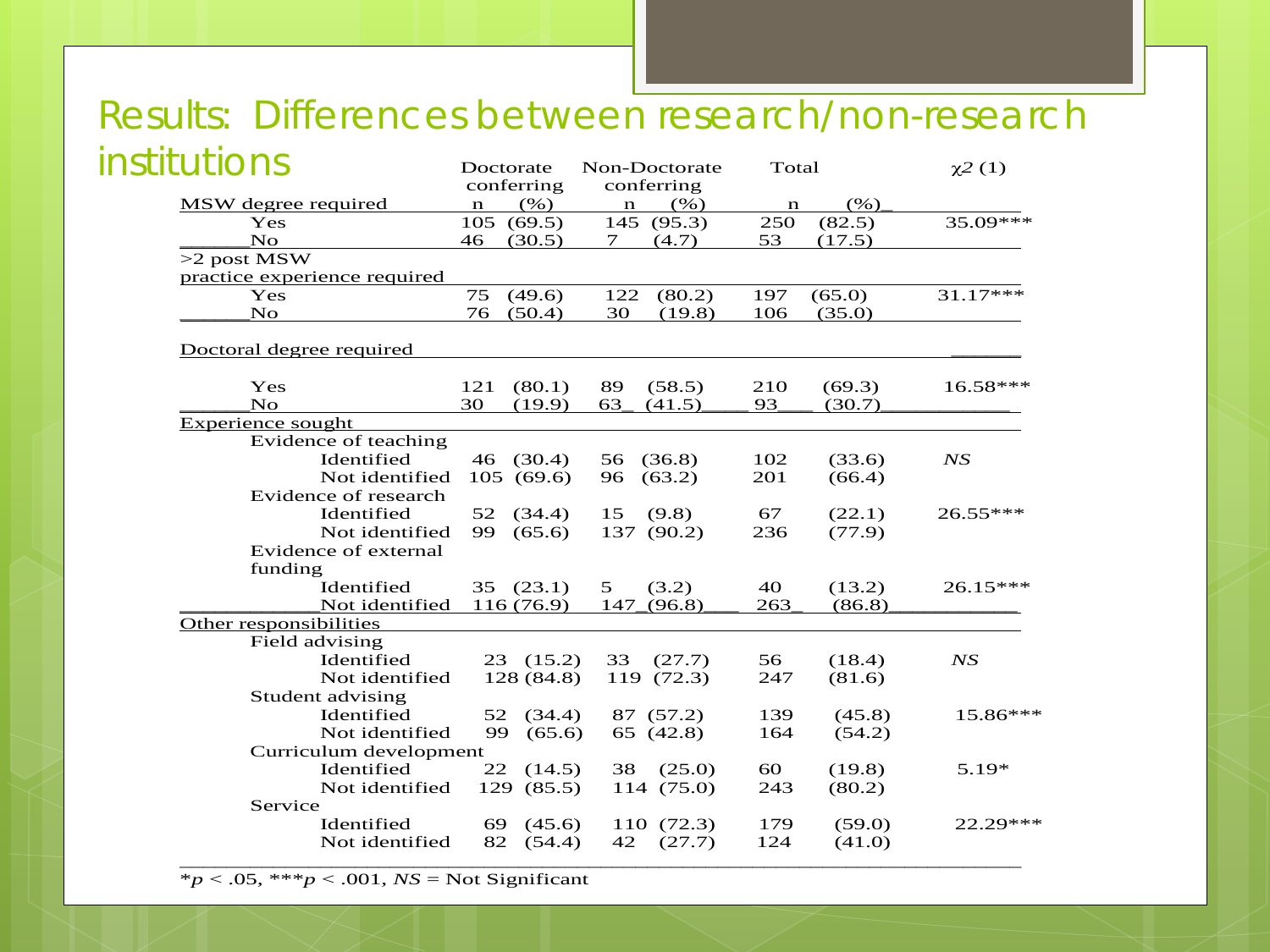#### Results: Differences between rural/urban institutions

|                              | Rural                   | Urban                | Total              | $\chi^2(1)$ |
|------------------------------|-------------------------|----------------------|--------------------|-------------|
| MSW degree required          | (% )<br>$\mathbf n$     | (% )<br>$\mathbf n$  | (%)<br>$\mathbf n$ |             |
| Yes                          | 57 (87.6)               | 193<br>(80.0)        | 250<br>(82.5)      | $4.80*$     |
| $\overline{N}$               | 5(12.4)                 | 48<br>(20.0)         | 53<br>(17.5)       |             |
| $>2$ post MSW                |                         |                      |                    |             |
| practice experience required |                         |                      |                    |             |
| Yes                          | 47 (75.8)               | 150<br>(62.2)        | 197<br>(65.0)      | $3.99*$     |
| $\overline{N}$               | 15(24.2)                | 91<br>(37.8)         | 106<br>(35.0)      |             |
| Doctoral degree required     |                         |                      |                    |             |
| Yes                          | 24 (38.7)               | 186<br>(77.2)        | 210<br>(69.3)      | 34.31 ***   |
| $\overline{N}$               | 38(61.2)                | 55(22.8)             | 93<br>(30.7)       |             |
| Experience sought            |                         |                      |                    |             |
| Evidence of teaching         |                         |                      |                    |             |
| Identified                   | 22(35.4)                | (30.3)<br>73         | (31.3)<br>95       | NS          |
| Not identified               | 40 (64.6)               | 168<br>(69.7)        | (68.7)<br>208      |             |
| Evidence of research         |                         |                      |                    |             |
| Identified                   | 10(16.1)                | 56<br>(23.2)         | (21.7)<br>66       | NS          |
| Not identified               | 52 (53.9)               | 185<br>(76.8)        | 237<br>(78.3)      |             |
| Evidence of external         |                         |                      |                    |             |
| funding                      |                         |                      |                    |             |
| Identified                   | (0.0)<br>$\overline{O}$ | 40<br>(16.6)         | 40<br>(13.2)       | 11.86***    |
| Not identified               | 62 (100)                | 201<br>(83.4)        | 263<br>(86.8)      |             |
| Other responsibilities       |                         |                      |                    |             |
| Field advising               |                         |                      |                    |             |
| Identified                   | 19 (30.6) 37            | (15.3)               | 56<br>(18.4)       | $7.65**$    |
| Not identified               |                         | 43 (69.4) 204 (84.7) | 247<br>(81.6)      |             |
| Student advising             |                         |                      |                    |             |
| Identified                   | 43 (69.4) 96            | (28.6)               | 139<br>(45.8)      | 17.31***    |
| Not identified               |                         | 19 (30.6) 145 (71.4) | 164<br>(54.2)      |             |
| Curriculum development       |                         |                      |                    |             |
| Identified                   | 18 (29.0) 42            | (17.4)               | 60<br>(19.8)       | $4.18*$     |
| Not identified               |                         | 44 (71.0) 199 (82.6) | 243<br>(80.2)      |             |
| Service                      |                         |                      |                    |             |
| Identified                   |                         | 47 (75.8) 132 (54.8) | 179<br>(59.0)      | $9.02**$    |
| Not identified               |                         | 15 (24.2) 109 (45.8) | 124<br>(61.0)      |             |
|                              |                         |                      |                    |             |

\**p* < .05, \*\**p* < .01, \*\*\**p* < .001, *NS* = Not Significant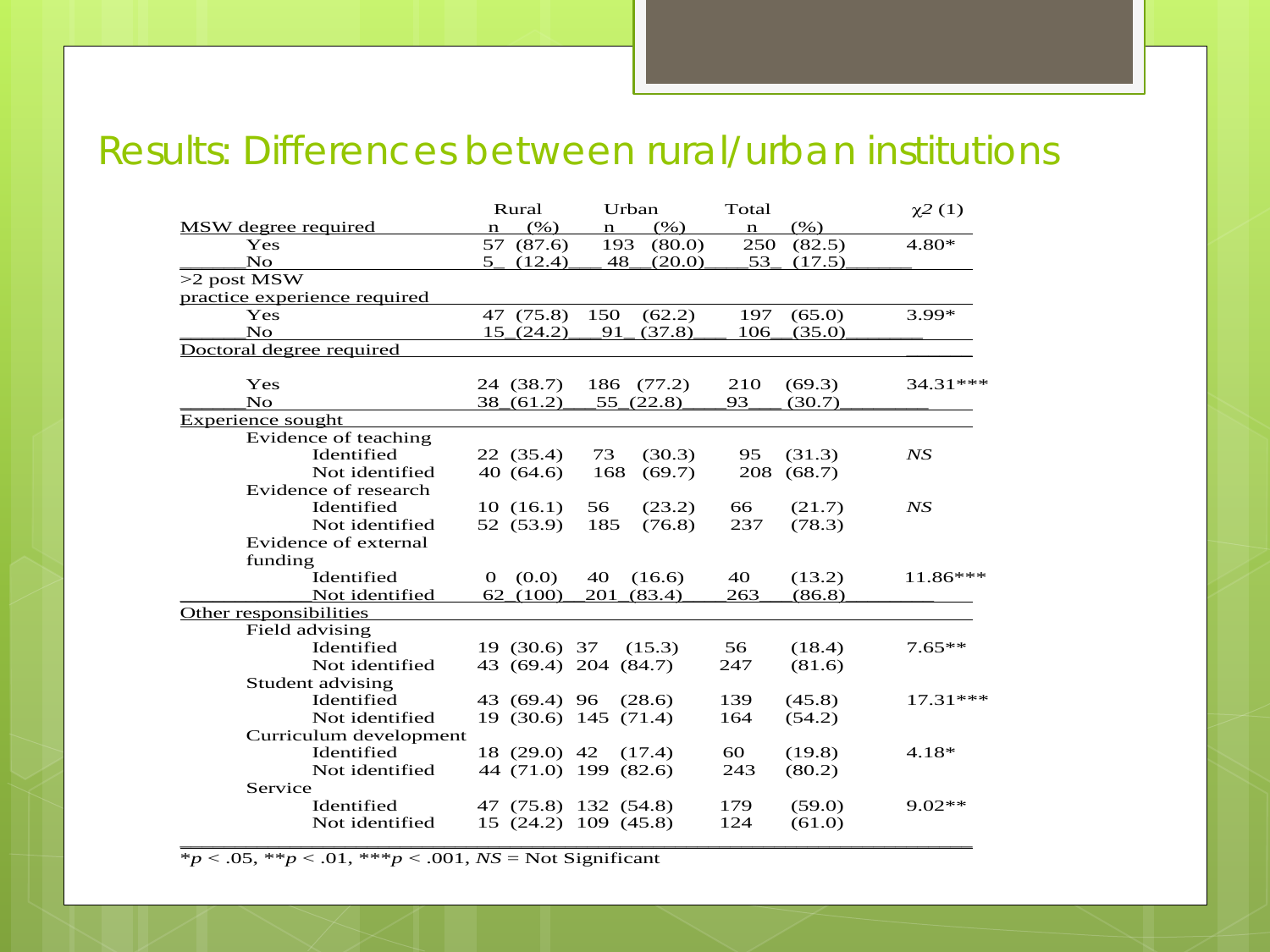# Results: 2008 EPAS post-MSW experience

Findings show that **65% of all positions** reviewed currently require 2 or more years of post-MSW practice as a condition of employment across all groups.

- > While no sig differences were found in this requirement between public and private institutions, differences were found between doctoral and non-doctoral institutions and rural/urban institutions.
- $\triangleright$  Doc institutions were less likely to require 2 years post MSW experience (*χ2* (1, *N* = 303), 31.17, *p*< .001), and
- P Rural-located institutions were less likely to require 2 years experience compared to urban ( $x2$  (1, N = 303) = 3.99, p < .05.
- **These findings show that either by accident or design, a majority of** SOWK programs continue to maintain this requirement even through accreditation standards have not mandated the post MSW-only experience since the1994 EPAS was replaced by the 2001 EPAS.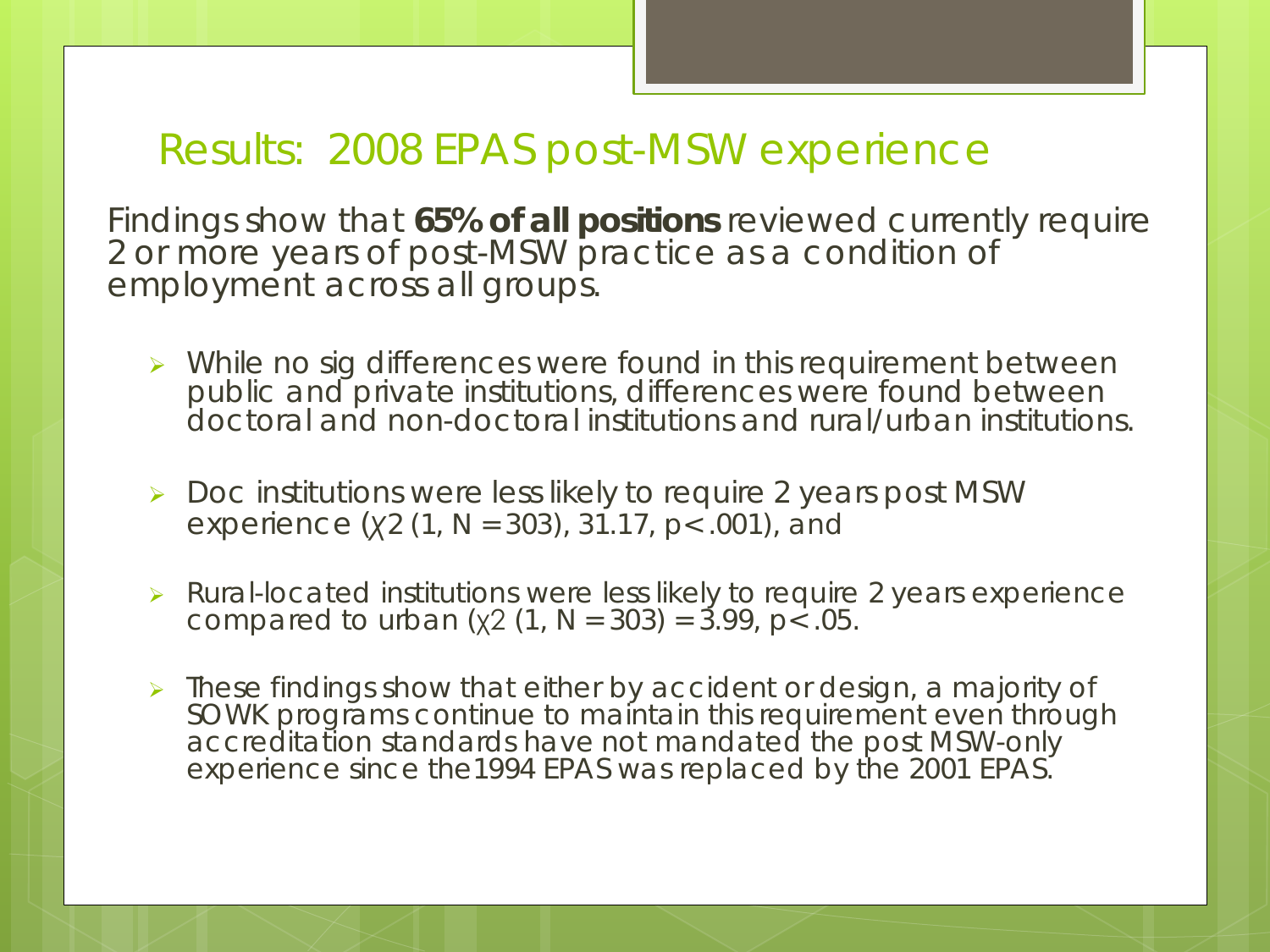# **Summary**

This study was designed to build upon research from Anastas (2006). Note that the Anastas paper was based on data from 2001-2002 AY, and this study is based on data collected 10 years later.

**o** Similarities between the studies:

- Anastas (2006): 39% of positions sought were at assistant level. Mackie (in press): 40.8%. Anastas: 19% were advertised for Assistant or Associate, Mackie found 22.4%. At Associate level: Anastas found 4%, Mackie found 4.4%.
- **o** Differences between studies:
	- Anastas found 3% of advertisements for full only. Mackie found 1.4%.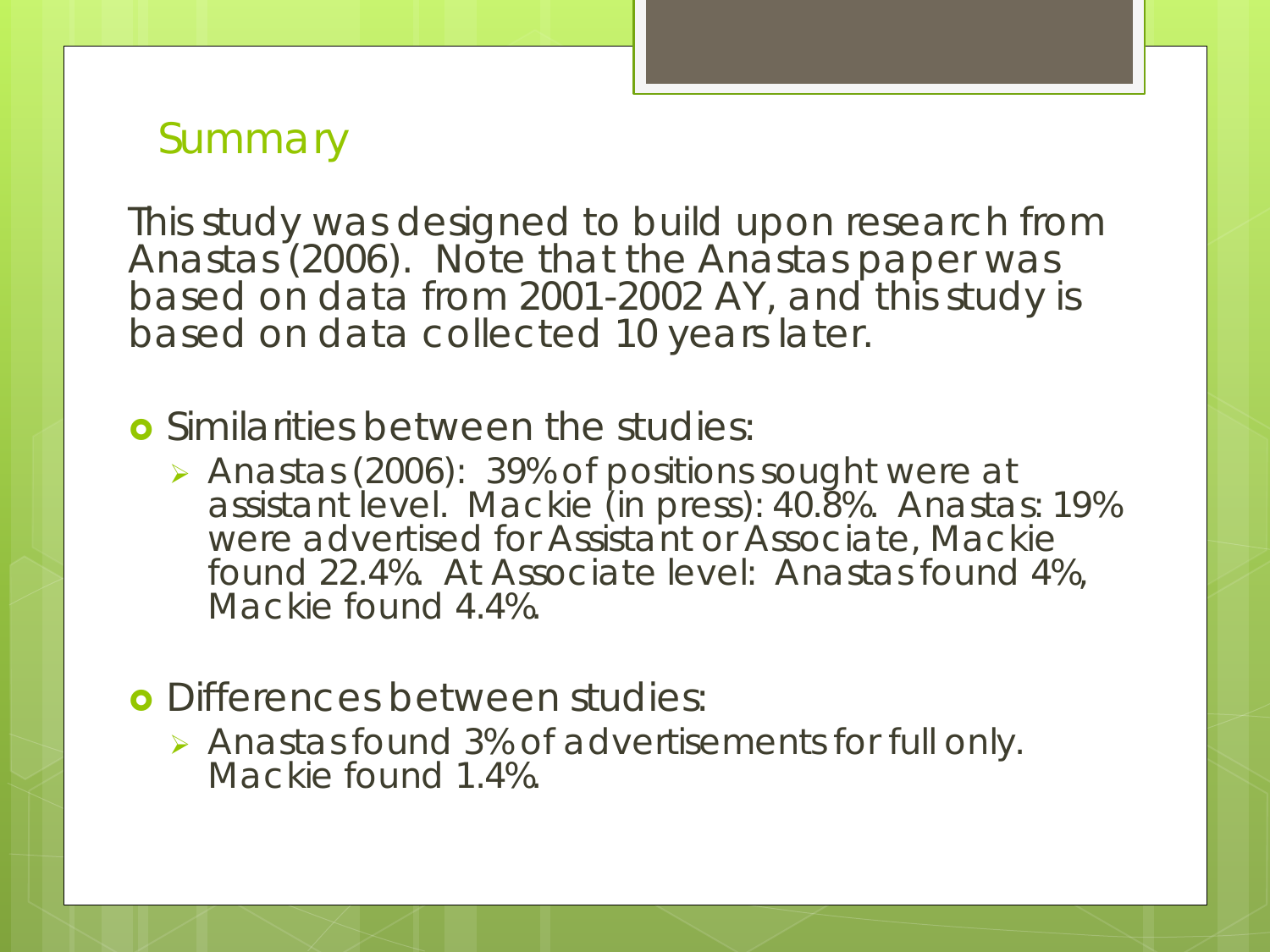# **Summary**

- **o** Public institutions more likely to require evidence of research and external funding compared to private.
- **o** Private institutions more likely placed greater emphasis on service over public.
- **o** Doctoral institutions less likely to require MSW degree compared to non-doctoral, but more likely to require earned Doctorate degree at time of hire.
- **o** Doctoral institutions more likely to focus on research and external funding in hiring expectations compared to non-doctoral.
- **o** Non-doctoral institutions more likely to emphasize student advising and service as important components.
- **o** Rural institutions more likely to require MSW degree compared to urban, but less likely to require 2+ years experience.
- **o** Urban programs more likely to require external funding than rural.
- **o** Rural more likely to place greater emphases on student advising, curriculum development, and service compared to urban.
- Approximately 320-340 SOWK Doctoral graduates annually, but half don't enter higher ed jobs (therefore, higher ed pool = 160-180 annually). This study found 305 positions advertised.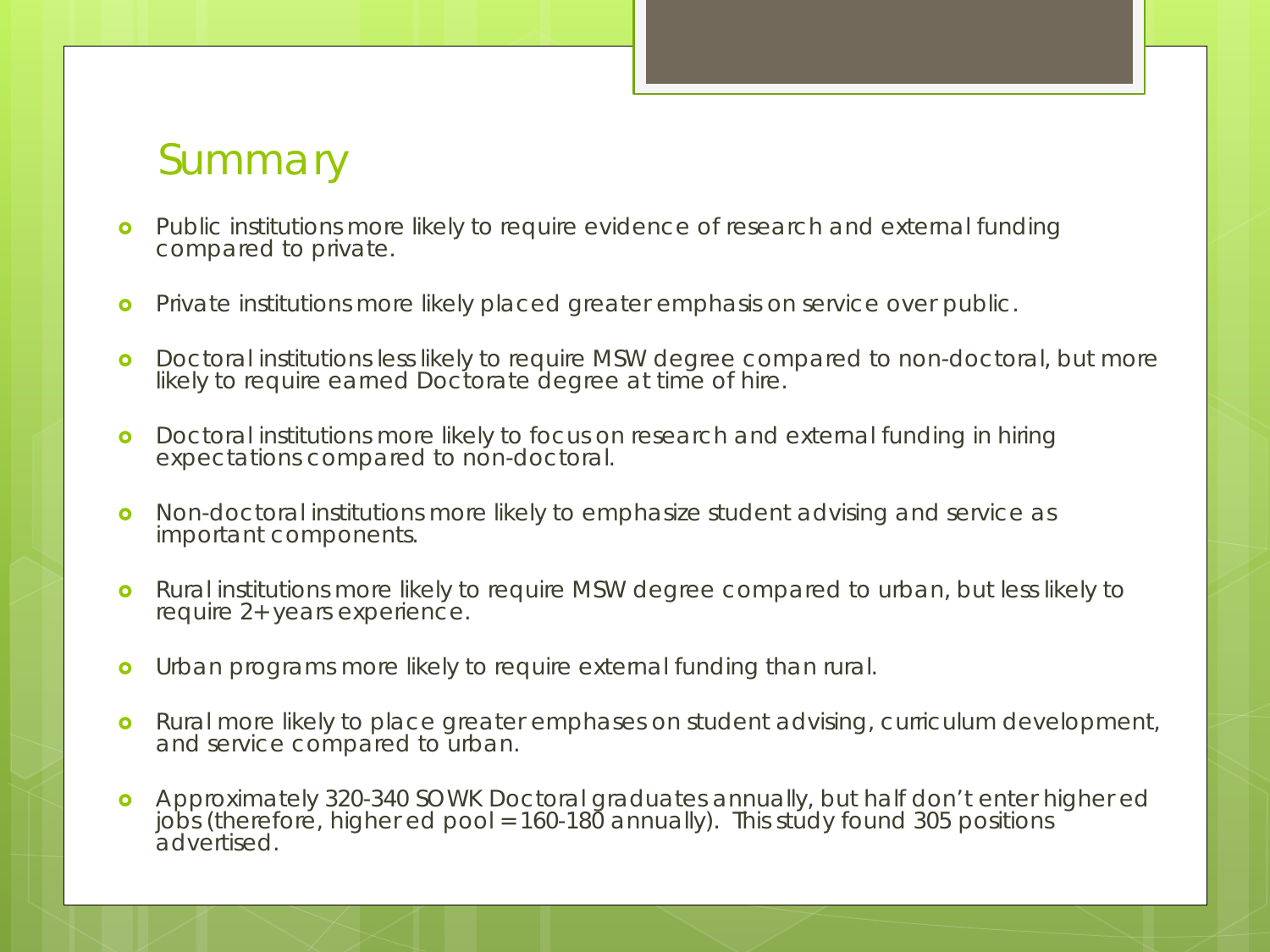## Limitations

- **o** These findings are a one year snapshot. May be atypical.
- **o** This study collected data from several sources, Anastas collected from one (Chronicle or Higher Ed only). Could be different data.
- **o** Regarding number of SOWK doctoral graduates, most advertisements stated "doctorate in SOWK or related field." This study was not able to identify how many are considered or hired with "related field" degree. Perhaps "shortage" is not as problematic as defined here.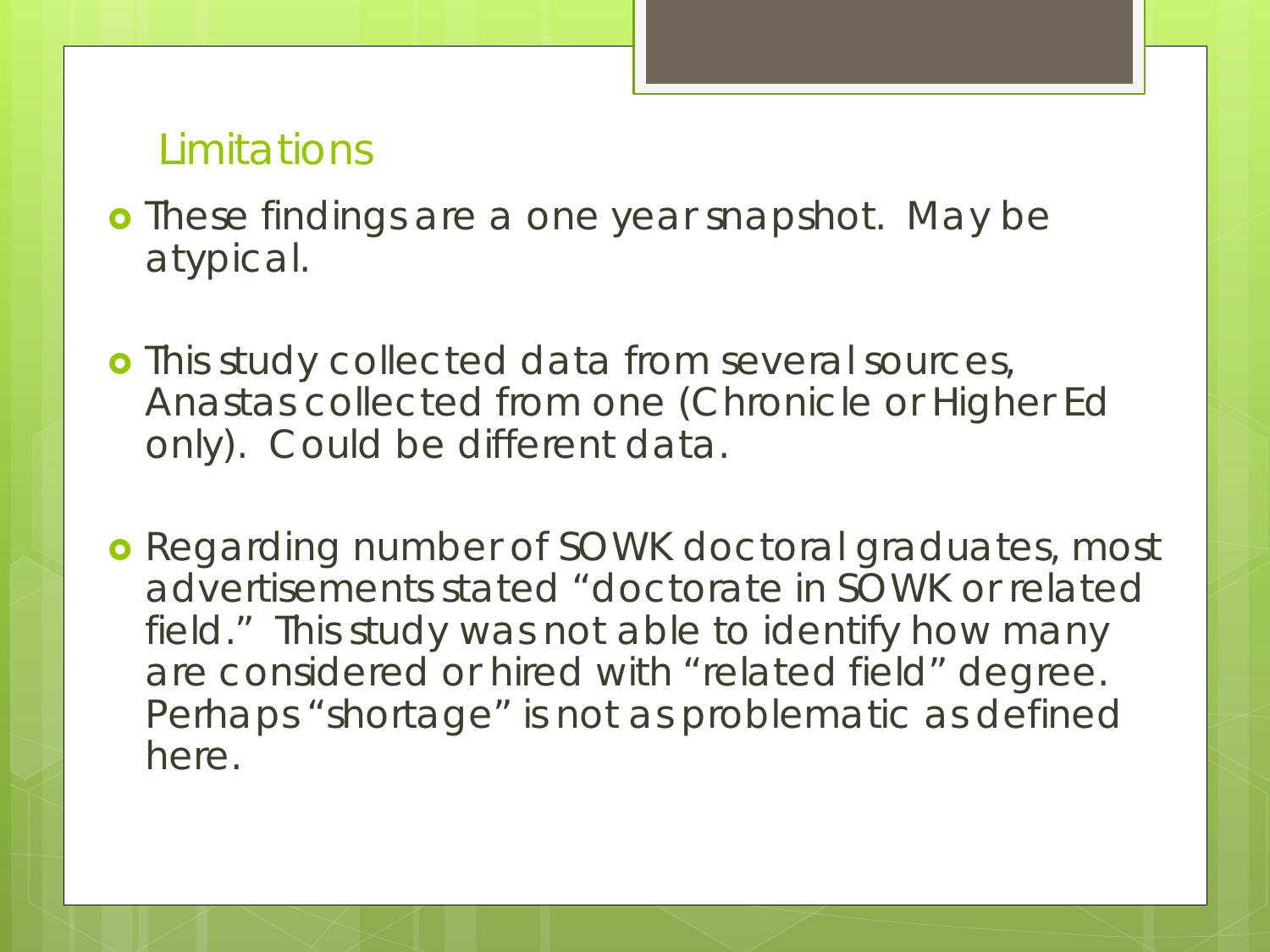## Future Research

o Need for longitudinal study. Seek more discreet trends over time.

**o** Study impact of hiring from "related disciplines." Is this strategy meeting the need?

 Study doctoral students – learn what they consider important/their preferences regarding higher ed careers.